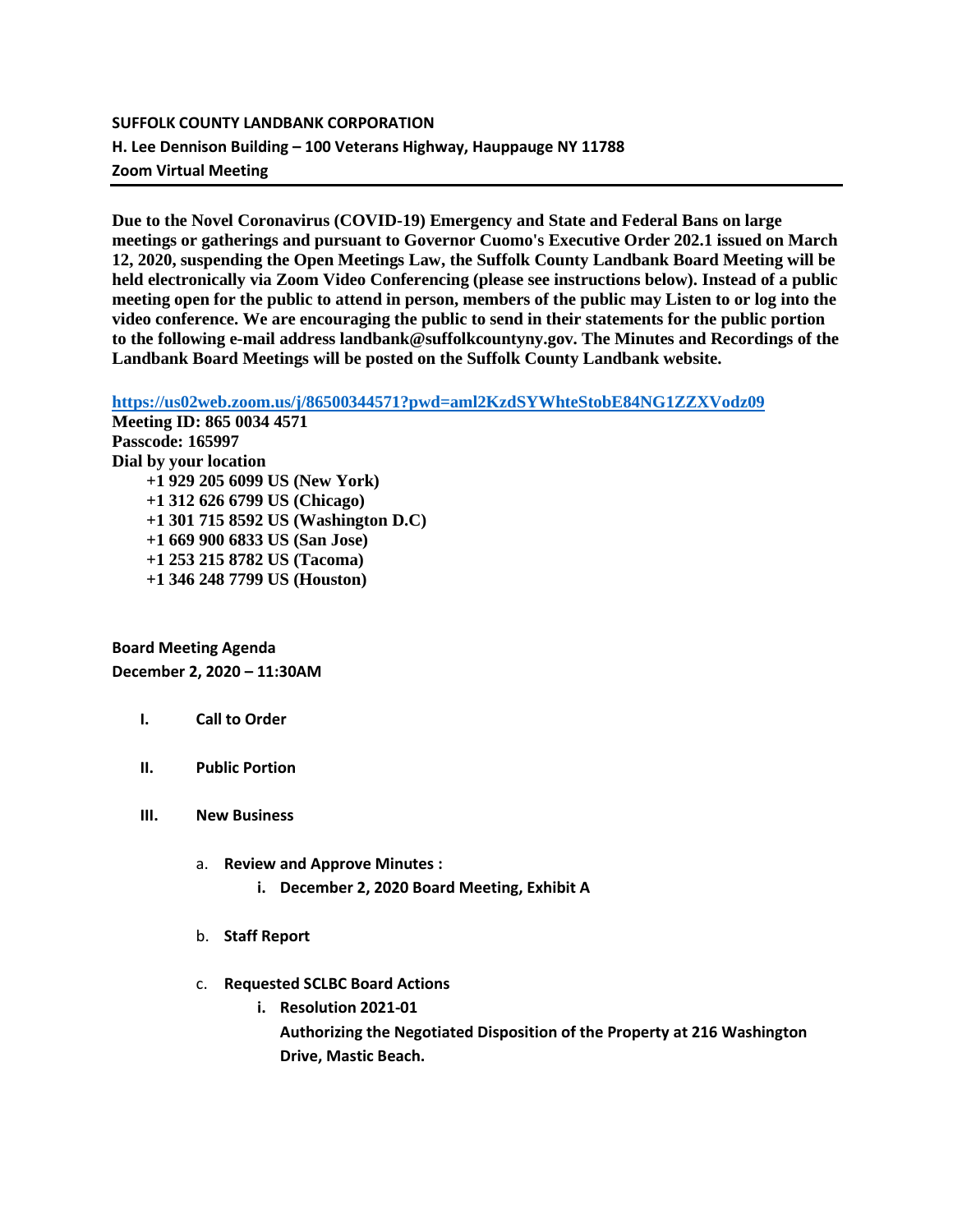**ii. Resolution 2021- 02**

**Authorizing the Executive Director to Negotiate and Enter Into a Rent-to-Own Pilot Program with a Selected Non-Profit Partner Agency**

d. **Next Steps**

**The Next Landbank Board Meeting will be held on March 24, 2021**

- **IV. Old Business**
	- a. **None**
- **V. Adjourn**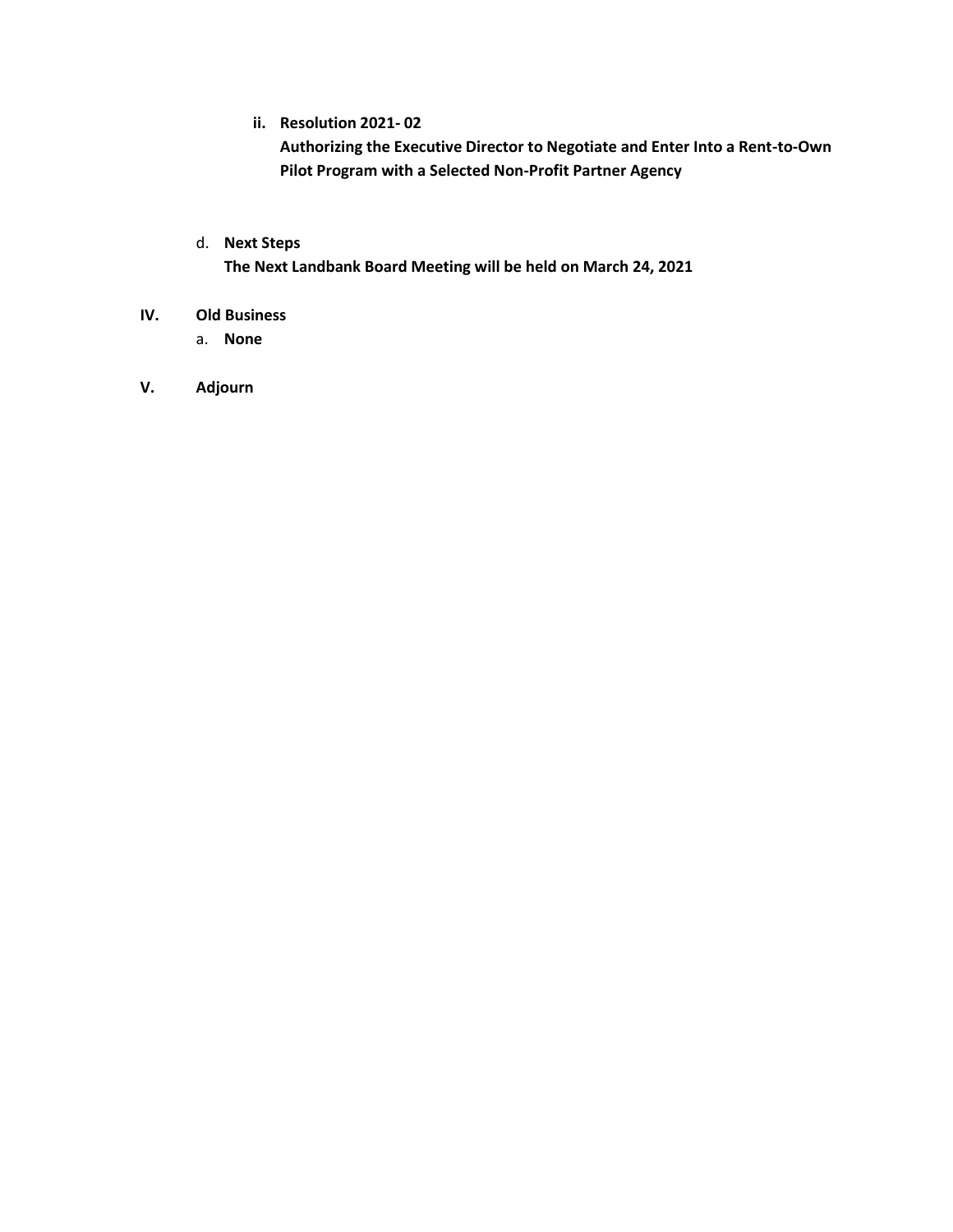Suffolk County Landbank Corporation Board Meeting Suffolk County Department of Economic Development and Planning H. Lee Dennison Building, 11<sup>th</sup> Floor Hauppauge, NY 11788

# **ZOOM MEETING VIDEO CONFERENCE ONLINE**

# **December 2, 2020 at 11:30 a.m.**

# **Verbatim Meeting Minutes**

### **PRESENT**:

Board of Directors: Peter Scully, Deputy County Executive Natalie Wright, Commissioner, SC Dept. of Economic Development and Planning Hon. Robert Calarco, Presiding Officer, Suffolk County Legislature Hon. Thomas Cilmi, Suffolk County Legislator, District #10 Hon. Rich Schaffer, Supervisor, Town of Babylon Cara Longworth, Empire State Development

### Staff Present:

Sarah Lansdale, President, SC Landbank Corp. Janet Gremli, Dept. of Health Services Matthew Kapell, Project Manager, Suffolk County Landbank Mikael Kerr, Project Coordinator, SC Landbank Corp. Colleen Badolato, Secretarial Assistant, SC Dept. of Economic Development and Planning

Not Present: Robert Braun, Counsel, Suffolk County Dept. of Law

**Natalie Wright:** Welcome everybody. This is the December 2nd scheduled meeting of the Suffolk County Landbank Corporation, and for the record we do have a quorum present. The notice of the meeting followed the Open Meetings Law as amended by Executive Order 202.72, allowing meetings to take place telephonically or through similar devices until December 3, 2020. In this instance, we'll be using Zoom and we'll be recording the entirety of the meeting. If the meeting does unexpectedly close for any reason, please just wait one minute and then try to reconnect. All votes on Board actions and resolutions will be done via a roll call and we ask all board members to clearly state their name when making a motion, and clearly state their vote, when their name is called. Matt, will you conduct a roll call please.

# *(Roll Call by Matt Kapell)*

**Natalie Wright**: Present

**Supervisor Rich Schaffer**: Here

**Leg. Tom Cilmi**: Here

**Peter Scully**: Here

**P.O. Rob Calarco**: Present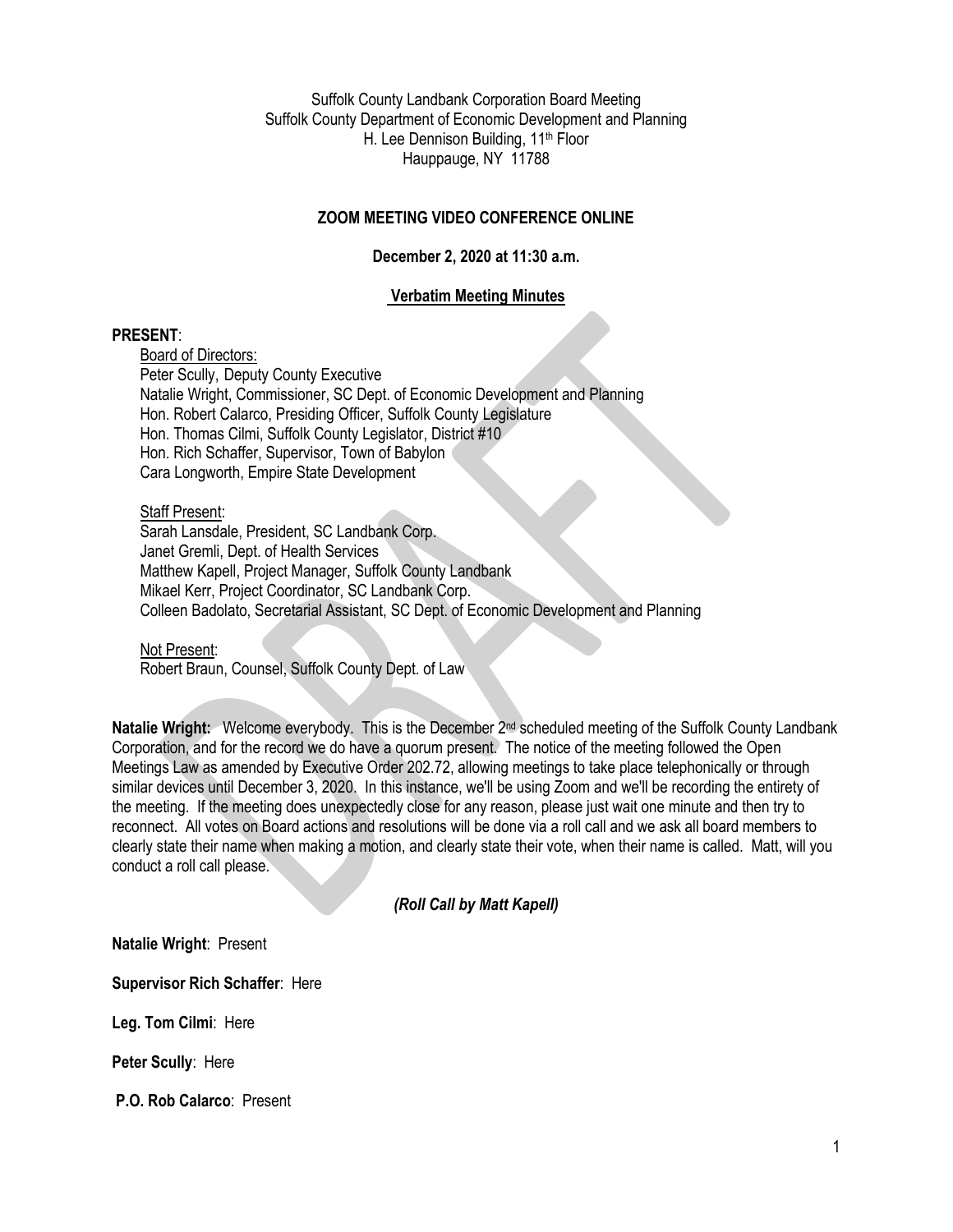**Cara Longworth**: No response

**Matt Kapell**: I see Cara on here. I'm not sure if she hears me or not.

**Sarah Lansdale**: Well we still have five in the affirmative, so we can continue on.

**Natalie Wright**: Okay, great. So we will commence the meeting at this time. Next item on the agenda is the Public Portion. So, in accordance with Executive Order 202.72, the public portion will be limited to viewing and listening, and any public statements can be submitted to the email address: [landbank@suffolkcountyny.gov](mailto:landbank@suffolkcountyny.gov) and will be read during this portion. To my understanding, we have no public comments that have been received. Matt, is that correct?

**Matt Kapell**: Correct.

**Natalie Wright**: Great, so we'll close the public portion. Moving on into New Business. The only item under new business is review and approve minutes. So we have the Minutes from the October 21, 2020 meeting, which were attached. Is there a motion to approve the October 21, 2020 minutes?

**Supervisor Rich Schaffer**: Schaffer will make a motion.

**Natalie Wright**: Excellent. Schaffer with a motion and is there a second?

**Leg. Tom Cilmi**: Second.

**Natalie Wright**: Leg. Cilmi with a second. Matt, will you do a roll call please.

# **(Roll Call by Matt Kapell)**

**Natalie Wright**: Yes

**Supervisor Rich Schaffer**: Yes

**Leg. Tom Cilmi**: Yes

**Peter Scully**: Yes

**P.O. Rob Calarco**: Yes

**Cara Longworth**: No response

**Matt Kapell**: Five

**Natalie Wright**: Excellent, motion moves. The next item on the agenda is the Staff Report.

**Matt Kapell**: Oh, yeah, Sarah, do you have the Staff Report to present Mike is…

**Supervisor Rich Schaffer**: Hey Natalie, before the staff does the report could I just say that I read an article in the Albany Times Union about the County of Albany's Landbank and controversies and unhappiness. So I just want to commend our staff because I think they are top-notch and they make us all proud about the work that they've accomplished over these years, so I think that should be duly noted for the record. Critical comments of another county's Landbank, but our Landbank doing everything that they can to make us look terrific and to accomplish all goals of what the original State legislation was all about.

**Natalie Wright**: Supervisor, I couldn't agree with you more. You know, I've really been, since coming to the county,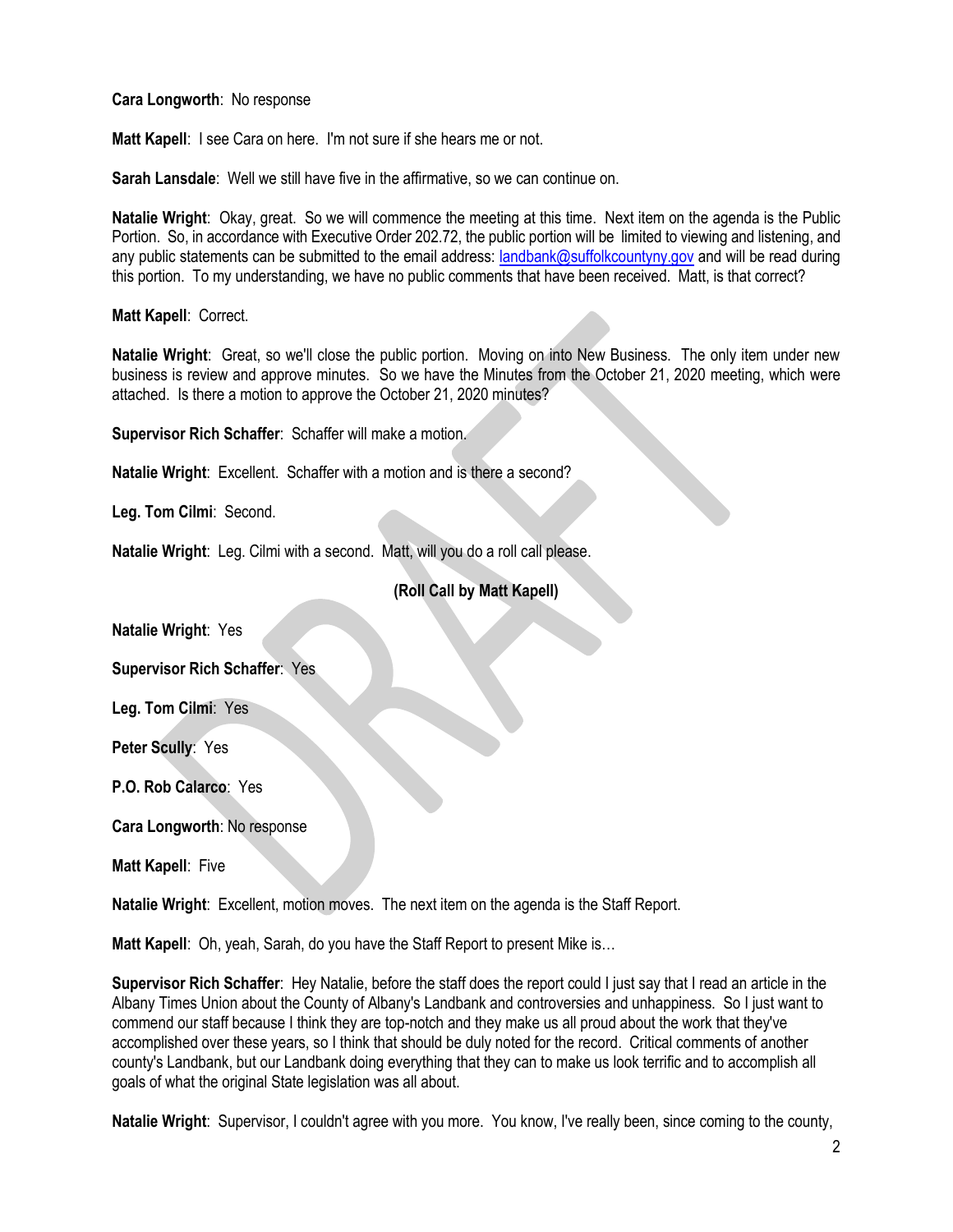since I've only been here since about 2019, the Landbank, I've really been impressed with the work that the Landbank does and their continued persistence to identify new opportunities and sort of push the envelope on what the Landbank is able to achieve, so we do a lot of great things in Eco. Dev., but certainly, the Landbank is one of those shining examples.

**Sarah Lansdale**: Thank you so much for those kind words. I want to – Matt, do you have the Power Point? You're muted Matt.

**Matt Kapell**: I do have that presentation up if you want

**Sarah Lansdale**: Do you want to share your screen?

**Matt Kapell**: Sure.

**Sarah Lansdale**: Thank you. And while he's getting that up I just want to thank the entire team, board, and staff for working together to make the Landbank as successful as we've been so far.

**Matt Kapell**: So Mike, who usually does the environmental background is speaking at a virtual event right now, so I'll just go through the screens, and Sarah, if you have anything you want to add, let me know.

**Janet Gremli:** If you have any environmental questions, I can answer those for you.

**Sarah Lansdale:** Janet do you want to address this slide in terms of the pending sales?

**Janet Gremli**: Well, I think it's somewhat self-explanatory that we're still waiting for 620, 628, and the Northport locations to go through for those sales. I can speak more clearly that on the first portion of that slide that the remediation at 60 Dale St, in West Babylon has been completed successfully for the County. They are now working with the State DEC. 1200 Montauk Highway this week sent me their closure report for review. So the remediation there has been, I believe, satisfactorily completed for the County. Again, the DEC, we're just pending their work there with the DEC at that site. 8 Drayton, we're going to begin with the County, if there's anything that we have to cover, and anything the DEC is requiring, they are currently working with them on. If you have any questions, I can answer them.

**Matt Kapell**: Sarah, do you want to give an update on 50 Commonwealth?

**Sarah Lansdale**: Sure. So 50 Commonwealth is in the hamlet of Wyandanch, and I want to thank the Town of Babylon for working with us in reviewing all of the – we issued an RFP earlier this year and we received 8 or 9 proposals and we've been in the process, this fall, of reviewing those proposals and part of what we wanted to do was work with both the local County Legislator, Legislator Richberg, as well as the Town in reviewing the proposals and also working with the Wyandanch Implementation Committee. So, we've narrowed it down to three leading proposals, and out of that we conducted interviews with the proposers, and the proposals range from for sale housing rental housing and an art center. We reviewed them yesterday with our economic development partner, National Development Corporation and we have a series of follow-up questions, so we are not prepared to take any action today, but hopefully, at our next Board meeting we can come up with a recommendation for disposition for your consideration.

**Matt Kapell**: Any questions? Oh, here's a list of the different proposals, if you guys want to take some time to look through them.

**Sarah Lansdale**: And the three finalists right now are the top three. We are taking another look at D&F as well.

**Matt Kapell**: Any questions?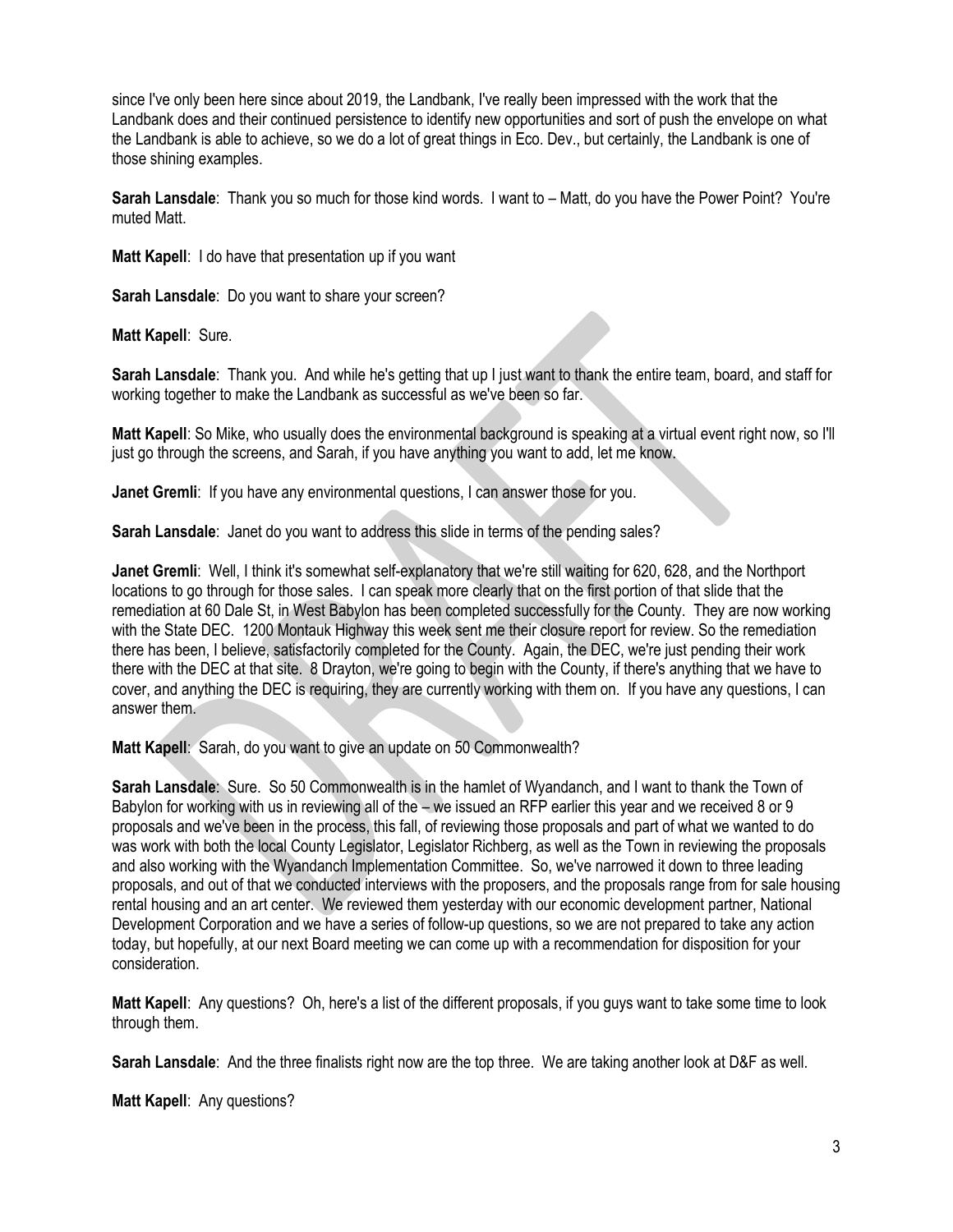**Sarah Lansdale**: I'd be happy to share this with you with all the Board members as well.

**Supervisor Rich Schaffer**: If you could that would be great.

**Sarah Lansdale**: Absolutely.

**Matt Kapell:** Next, on to Zombie Houses. I'll go through this quickly. 46 Stuyvesant Ave. is actually finished and is currently being marketed. 5 Rutland Road is well on its way to being finished.

19 Chestnut Street - we're in the process of transferring that to Habitat.

256 Commack Rd. - we're just beginning planning for construction on that and we are in the pre-acquisition phase on 248 Crooked Hill Road.

Another update is that we just recently made a deal on 106 Irving Place in Wyandanch. And that's about it for the presentation.

**Sarah Lansdale**: Matt, before we go to the resolutions, do you just want to provide for the Board on the...

**Matt Kapell**: Oh, yes. So we discovered three weeks ago at one of our houses in 114 Longfellow, which isn't on this list, but that we were informed that we had squatters inside. We were able to remove them pretty easily. We put all of their stuff, we changed the locks. We changed the locks one time and then they broke in again and changed the locks back. So we changed the locks the second time and were able to get inside, remove all their stuff and put it in storage, remove the squatters. We did return all the squatters stuff, so they have their belongings and they're totally out, but we have decided in response to that, this is the second time that's happened to us, and both the times it's been on two properties that we've finished, had already invested quite a bit of money on, so we are requiring our development partners now to install security systems in all of our completed houses. And, that's about all I have to say, unless you have anything to add Sarah?

**Sarah Lansdale**: Nope, that's good. Thanks.

**Natalie Wright**: Great. Thank you Matt. The next item on the agenda, section on the agenda is the Board Actions. So, the first Board item is **Resolution 2020-22 – Authorizing the Executive Director to Enter into Renewed Service Contracts with Previously Contracted Firms**. Matt or Sarah, is there anything that you want to mention on background here?

**Matt Kapell**: No, this is, we do this every year. It just gives Sarah the ability to re-enter into our agreements with our lawyers and our development partners. It's administrative and we pass it every year, unless anyone has any questions?

**Leg, Tom Cilmi**: Motion to approve.

**Supervisor Rich Schaffer**: Second

**Natalie Wright**: Cilmi with a motion, Schaffer with a second. Matt, will you do a roll call please.

# **(Roll Call by Matt Kapell)**

**Peter Scully:** Yes

**P.O. Rob Calarco**: Yes

**Natalie Wright**: Yes

**Leg. Tom Cilmi**: Yes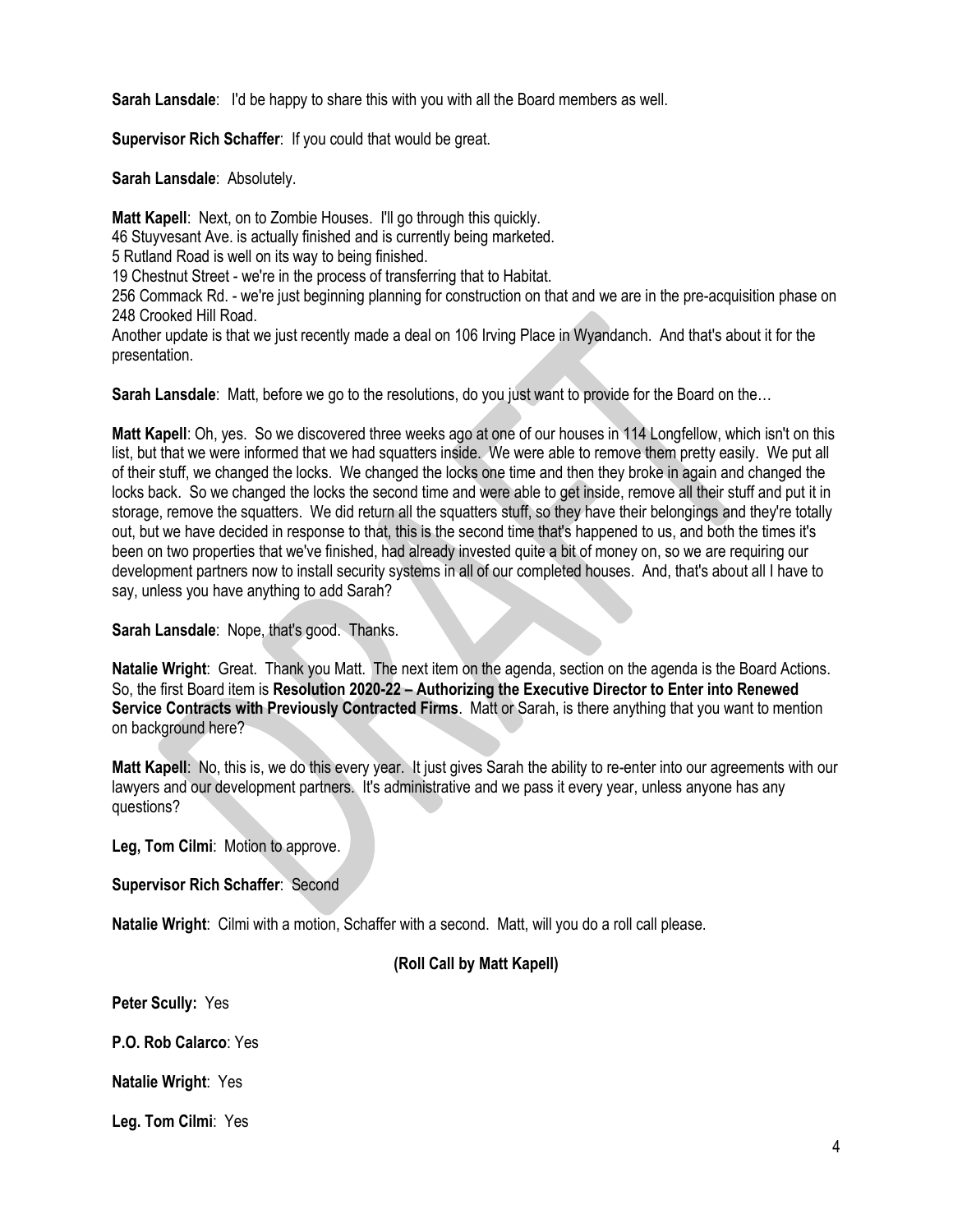### **Supervisor Rich Schaffe**r: Yes

**Cara Longworth**: No response

**Matt Kapell**: Five

**Natalie Wright**: Excellent, motion passes. Next item, **Resolution 2020-23 CREATING OFFICER POSITION OF ASSISTANT SECRETARY**. Is there a motion?

**Supervisor Rich Schaffer: I'll make a motion.** 

**Natalie Wright**: Schaffer with a motion. Is there a second?

**Leg. Tom Cilmi**: I'll second for the purpose of discussion. I don't recall if we talked about this in our briefing. Somebody remind me please.

**Matt Kapell**: It's creating a second position of Secretary on the Board allowing them to – we don't have, we only have two people that sign the checks and this is creating another position to, if I'm not mistaken, Sarah was to put Dorian in this position.

**Sarah Lansdale**: Absolutely, so that we can have three people signing checks. It's really as Matt said, to address signing checks. Currently, we only have two people, and that's myself and Natalie Wright.

**Leg. Tom Cilmi**: So, is there any change in salary allocation or anything like that or is this purely ministerial?

**Sarah Lansdale: No it's purely ministerial. I should have led with that.** 

**Leg. Tom Cilmi**: Okay. I'll second the motion if I didn't do that already.

**Natalie Wright**: Great. Legislator Cilmi with a second. Matt, will you do a roll call please.

# **(Roll Call by Matt Kapell)**

**Peter Scully**: Yes

**P.O. Rob Calarco**: Yes

**Natalie Wright**: Yes

**Leg. Tom Cilmi**: Yes

**Supervisor Rich Schaffer**: Yes

**Cara Longworth**: No response

**Matt Kapell**: Five

**Natalie Wright**: The motion passes. Next item is **2020-24 Election of Officers for the 2021 Fiscal Year**. I believe there are no changes. Is that correct Sarah and Matt?

**Matt Kapell**: No, there are no changes.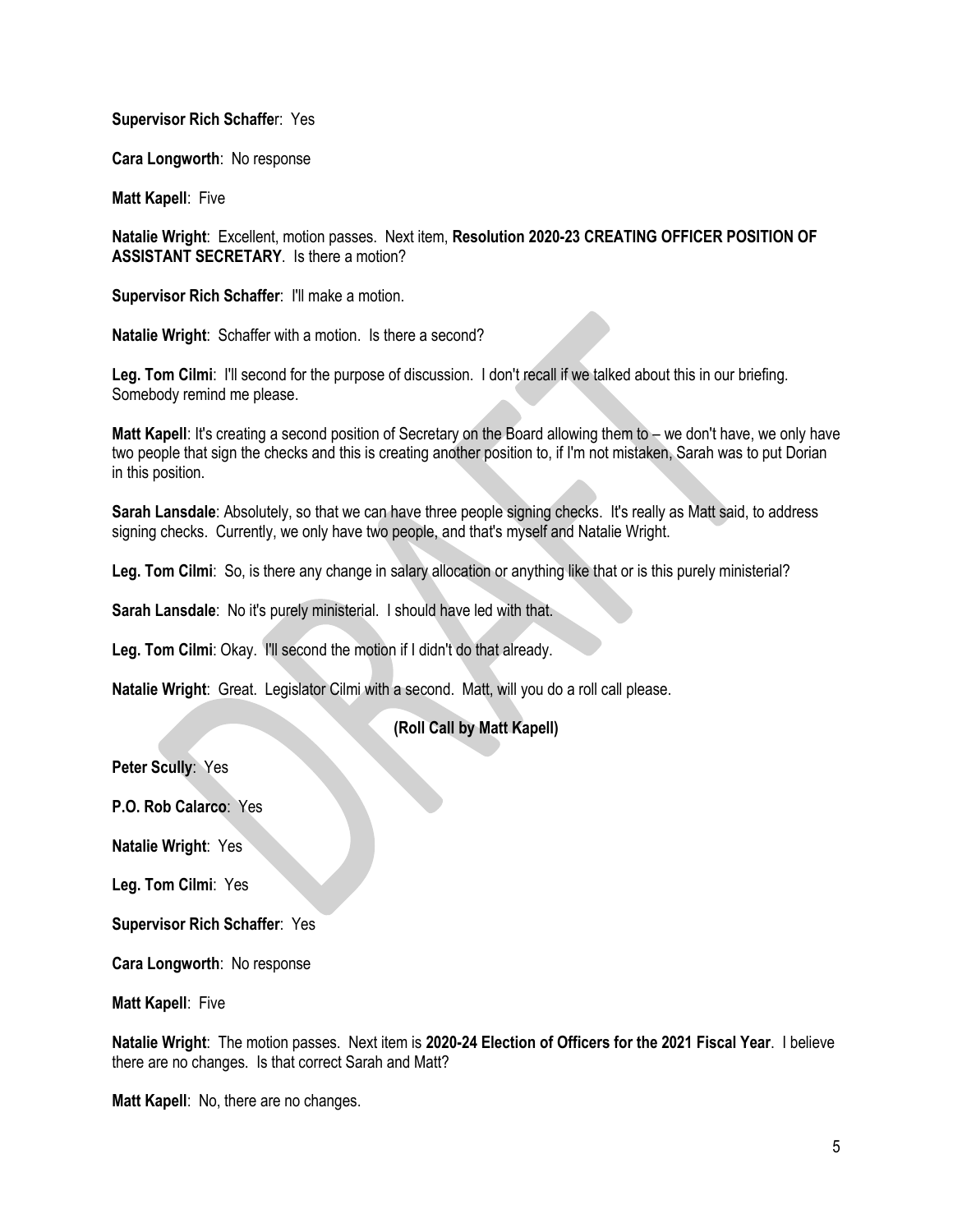**Sarah Lansdale**: No changes at all. **Matt Kapell**: Cara is trying to get through. She texting me that she votes yes. **Natalie Wright**: Okay. Is there a motion to approve? **Leg. Tom Cilmi**: Cilmi makes a motion to approve. **Natalie Wright**: Legislator Cilmi with a motion. Is there a second? **P.O. Rob Calarco**: Calarco seconds.

**Natalie Wright**: Presiding Officer Calarco with a second. Matt will you do a roll call please?

# **(Roll Call by Matt Kapell)**

**Peter Scully**: Yes

**P.O. Rob Calarco**: Yes

**Natalie Wright**: Yes

**Leg. Tom Cilmi**: Yes

**Supervisor Rich Schaffer**: Yes

**Cara Longworth**: Yes

**Matt Kapell**: Six

**Natalie Wright**: Excellent. **Resolution 2020-25 Readopting Official Policies**

**Matt Kapell**: No changes

**Natalie Wright**: No changes. Is there a motion to approve?

**Leg. Tom Cilmi**: Cilmi makes a motion to approve.

**Natalie Wright**: Legislator Cilmi with a motion. Is there a second?

**Supervisor Rich Schaffer**: I'll second

**Natalie Wright**: Okay, Supervisor Schaffer with a second. Matt will you do a roll call please.

# **(Roll Call by Matt Kapell)**

**Peter Scully**: Yes

**P.O. Rob Calarco**: Yes

**Natalie Wright**: Yes

**Leg. Tom Cilmi**: Yes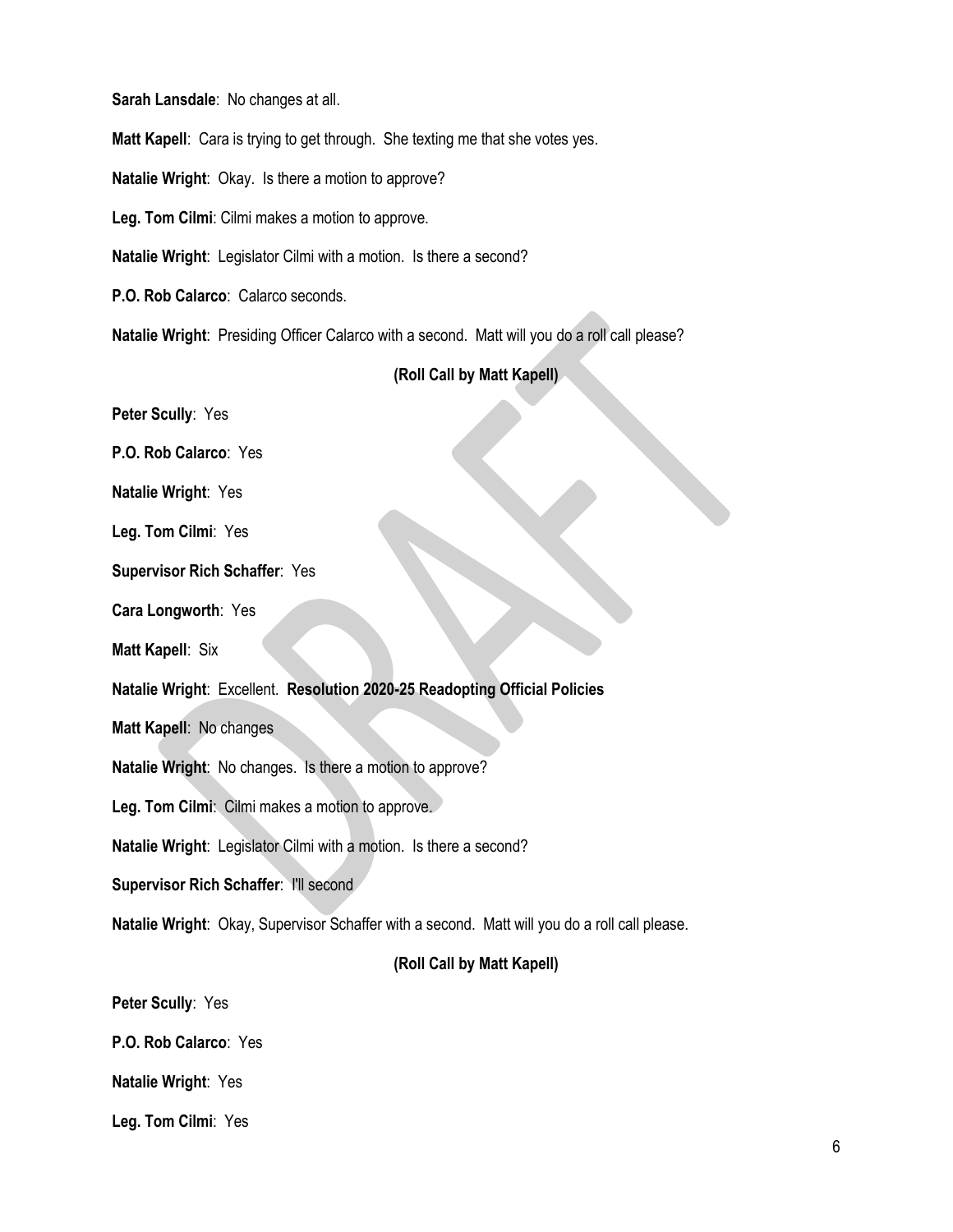# **Supervisor Rich Schaffer**: Yes

**Cara Longworth**: Yes

**Matt Kapell**: Six

**Natalie Wright**: Excellent. Next item on the agenda: **Resolution 2020-26 Appointing Dorian Dale as Designee for Natalie Wright.** The only background here is I'm expecting to go out on maternity leave January.

**Supervisor Rich Schaffer**: Oh, congratulations!

**Natalie Wright**: Yeah, thank you. So we have one little girl right now that'll be about 2½ when this next little girl comes along.

**Supervisor Rich Schaffer**: Oh, daddy's gonna be happy.

**Natalie Wright**: Daddy's gonna be overwhelmed with female… Is there a motion?

**Supervisor Rich Schaffer**: And Natalie will be overwhelmed also with having Dorian in charge.

**Natalie Wright**: Well, yeah, you know Dorian brings a special energy to everything.

**Supervisor Rich Schaffer**: Yes, he does. I'd like to offer that motion as one of my constituents, Dorian Dale

**Natalie Wright**: Alright, so on the resolution designating Dorian Dale as designee for myself, Natalie Wright. It sounded like Supervisor Schaffer you're making a motion.

**Supervisor Rich Schaffer**: Yes, I will.

**P.O. Rob Calarco:** Calarco seconds.

**Natalie Wright**: Presiding Officer Calarco with a second. Matt, will you do a roll call please.

# **(Roll Call by Matt Kapell)**

**Peter Scully**: Yes

**P.O. Rob Calarco**: Yes

**Natalie Wright**: Yes

**Leg. Tom Cilmi**: Yes

**Supervisor Rich Schaffer**: Excitedly, Yes

**Cara Longworth**: Yes

**Matt Kapell**: Six

**Natalie Wright**: Great. Motion passes. **Resolution 2020-27 Designating Dorian Dale as an additional Bank Signatory**. Is there a motion to approve?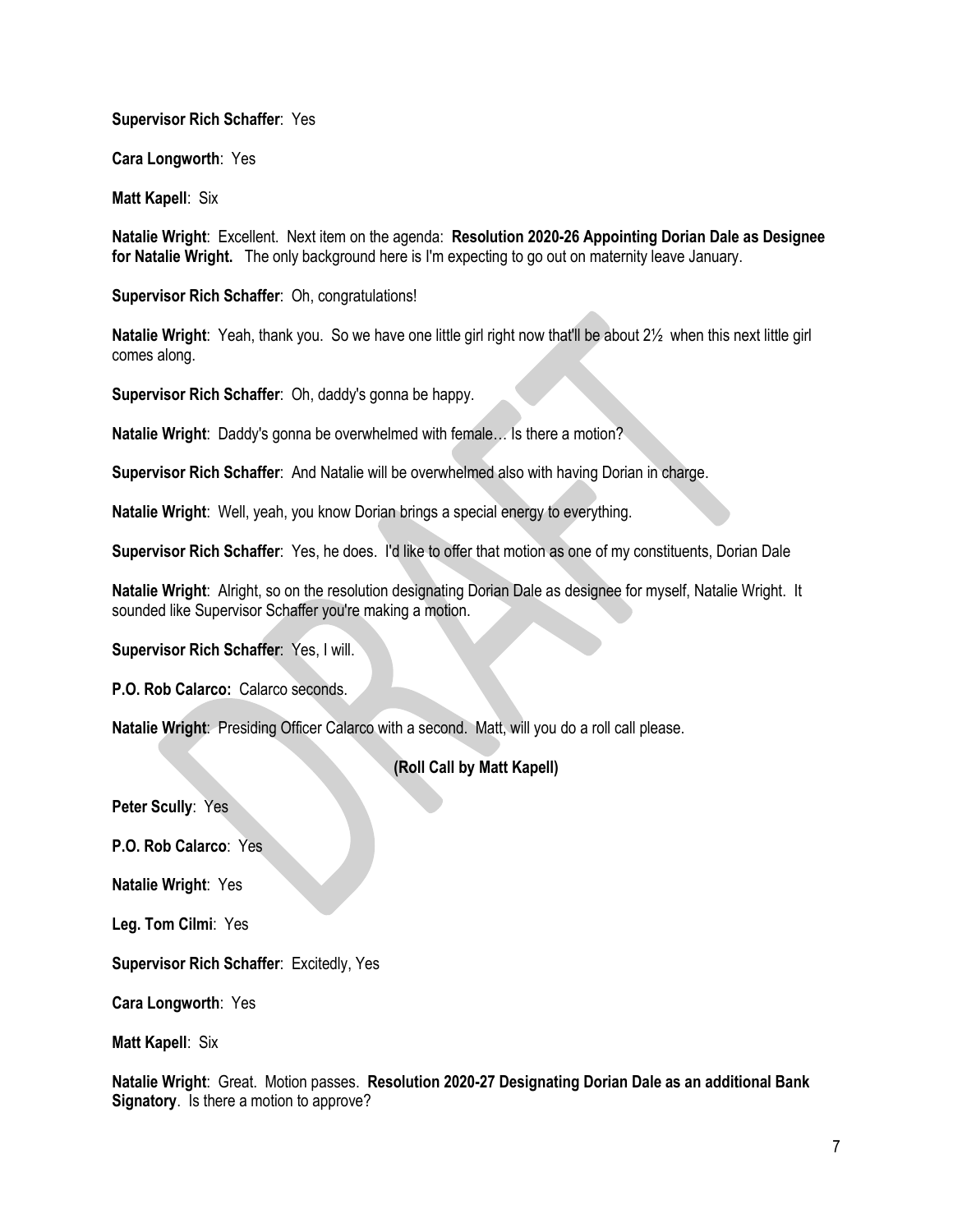**Supervisor Rich Schaffer**: I'll make that motion.

**Natalie Wright**: Supervisor Schaffer with a motion. Is there a second?

**P.O. Rob Calarco**: Calarco seconds.

**Natalie Wright**: Presiding Officer Calarco with a second. Matt, will you do a roll call please.

# **(Roll Call by Matt Kapell)**

**Peter Scully**: Yes

**P.O. Rob Calarco**: Yes

**Natalie Wright**: Yes

**Leg. Tom Cilmi**: Yes

**Supervisor Rich Schaffer**: Yes

**Cara Longworth**: Yes

**Matt Kapell**: Six

**Natalie Wright**: Motion passes. **Resolution 2020-28 Authorizing the Executive Director to Enter into a Co-Development Agreement with Habitat for Humanity of Suffolk**. Matt or Sarah, do you want to just provide any background here?

**Matt Kapell**: Sure. This is to allow us to partner with Habitat for Humanity in a different way. The way we've done it in the past where we would donate properties to Habitat for Humanity and then we'd wash our hands of it. They would take care of everything else. They'd redevelop it, most times knock it down and build a new house, but we would have very little to do with it after that. This allows us to use them more, in the way that we use CDC and LIHP as a co-developer and to pay them a 10% development fee to rehab houses instead of just handing houses off to them. They'll actually be an active participant, we'll hold on to title of the house and we'll control the rehabilitation of the property and when we sell it, the proceeds from the sale will come back to the Landbank rather than us losing those proceeds of sales when we just donate the property.

**Supervisor Rich Schaffer**: Great, I make a motion.

**Natalie Wright**: Great. Supervisor Schaffer with a motion. Is there a second?

**Leg. Tom Cilmi**: Cilmi seconds.

**Natalie Wright**: Legislator Cilmi with a second. Matt will you do a roll call please.

# **(Roll Call by Matt Kapell)**

**Peter Scully**: Yes

**P.O. Rob Calarco**: Yes

**Natalie Wright**: Yes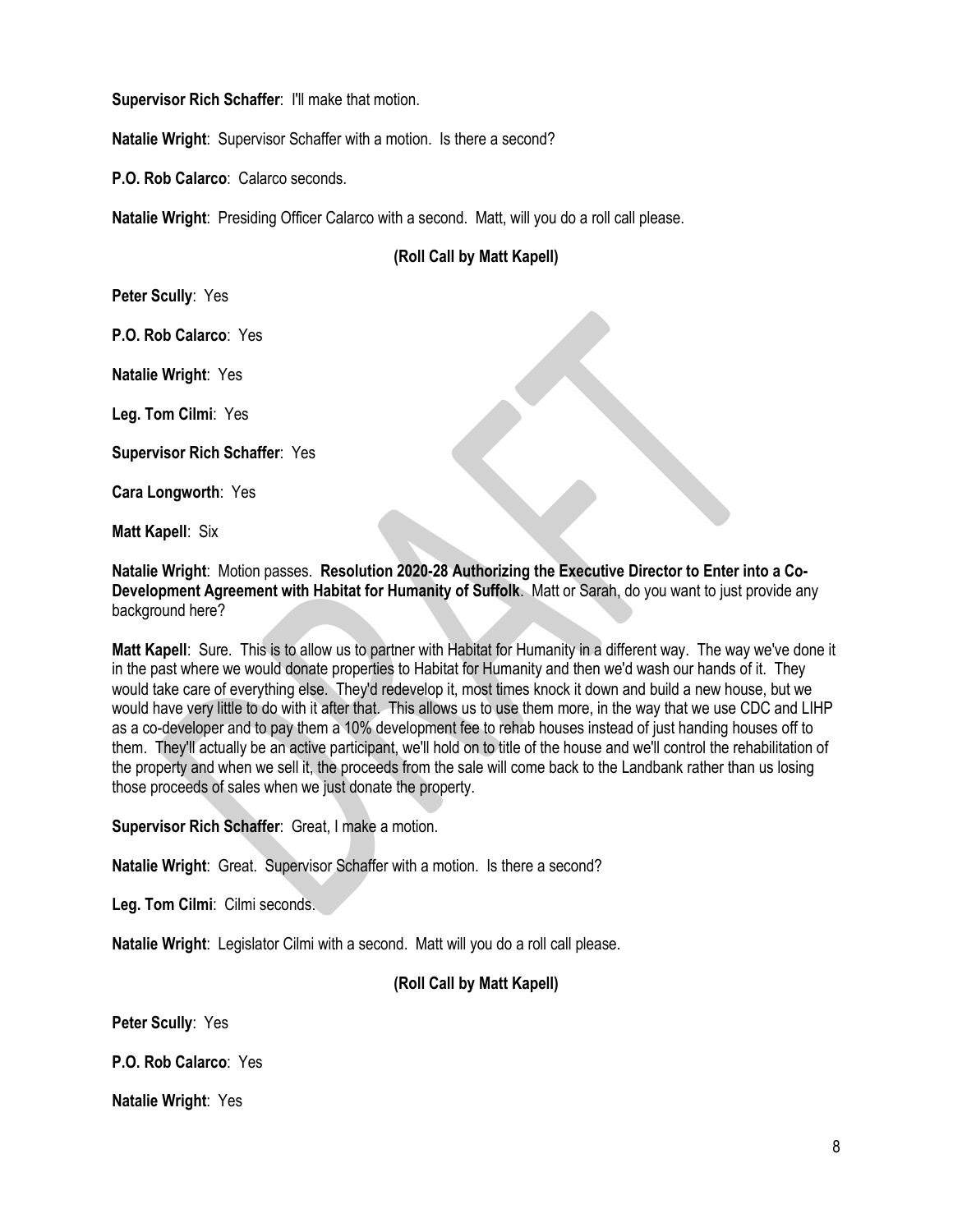**Leg. Tom Cilmi**: Yes

**Supervisor Rich Schaffer**: Yes

**Cara Longworth**: Yes

**Matt Kapell**: Six

**Natalie Wright**: Excellent. The motion passes. The next item on the agenda is **Resolution 2020-29 Authorizing the Disposition of 5 Rutland Rd., Mastic**. Is there a motion?

**Supervisor Rich Schaffer**: Schaffer will make a motion.

**Natalie Wright**: Supervisor Schaffer with a motion. Is there a second?

**Peter Scully**: Scully second.

**Natalie Wright**: Deputy County Executive Peter Scully with a second. Matt, will you do a roll call please.

# **(Roll Call by Matt Kapell)**

**Peter Scully**: Yes

**P.O. Rob Calarco**: Yes

**Natalie Wright**: Yes

**Leg. Tom Cilmi**: Yes

**Supervisor Rich Schaffer**: Yes

**Cara Longworth**: Yes

**Matt Kapell**: Six

**Natalie Wright**: Great, and that was the last resolution which moves. There's no Old Business or correspondence. Just in terms of Next Steps – the 2021 Landbank Board Meeting Schedule will be determined and sent out. If there are no other items for discussion and there's nothing else on the agenda as written, is there a motion to adjourn the meeting?

**Supervisor Rich Schaffer**: Schaffer will make a motion and wish you the best of luck Natalie.

**Natalie Wright**: Oh, thank you so much. Supervisor Schaffer with a motion. Is there a second?

**Peter Scully**: Scully second.

**Natalie Wright**: Deputy County Executive Peter Scully with a second. Matt, will you do a roll call please.

# **(Roll Call by Matt Kapell)**

**Natalie Wright**: Yes

**Supervisor Rich Schaffer**: Yes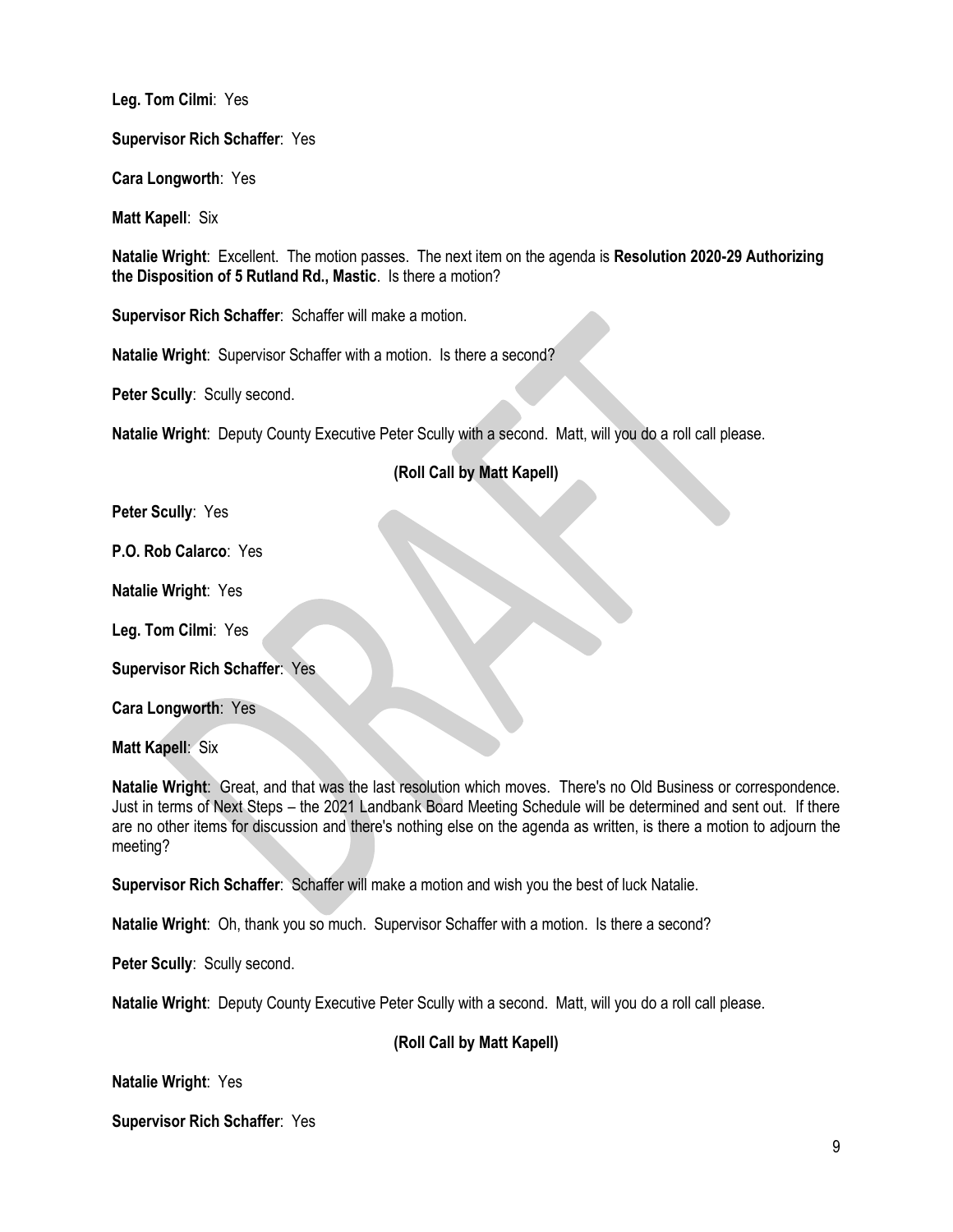**P.O. Rob Calarco**: Yes

**Leg. Tom Cilmi**: Yes

**Cara Longworth**: Yes

**Natalie Wright**: You already called my name, the first one.

**Matt Kapell**: Right

**Natalie Wright**: Yes, a double yes.

**Matt Kapell**: Peter did I call you?

**Peter Scully**: Yes

**Matt Kapell**: Six

**Natalie Wright**: Excellent. The meeting is adjourned. I wish everyone, since we will not be meeting again, and we'll put our schedule out for 2021, and I hope everyone has a nice holiday season and hopefully, a healthy conclusion to 2020 and brighter skies ahead for 2021 for everybody.

**Leg. Tom Cilmi**: Being healthy to everybody.

**Natalie Wright**: Thank you everyone. Have a great day.

*Meeting adjourned at 11:54 a.m.*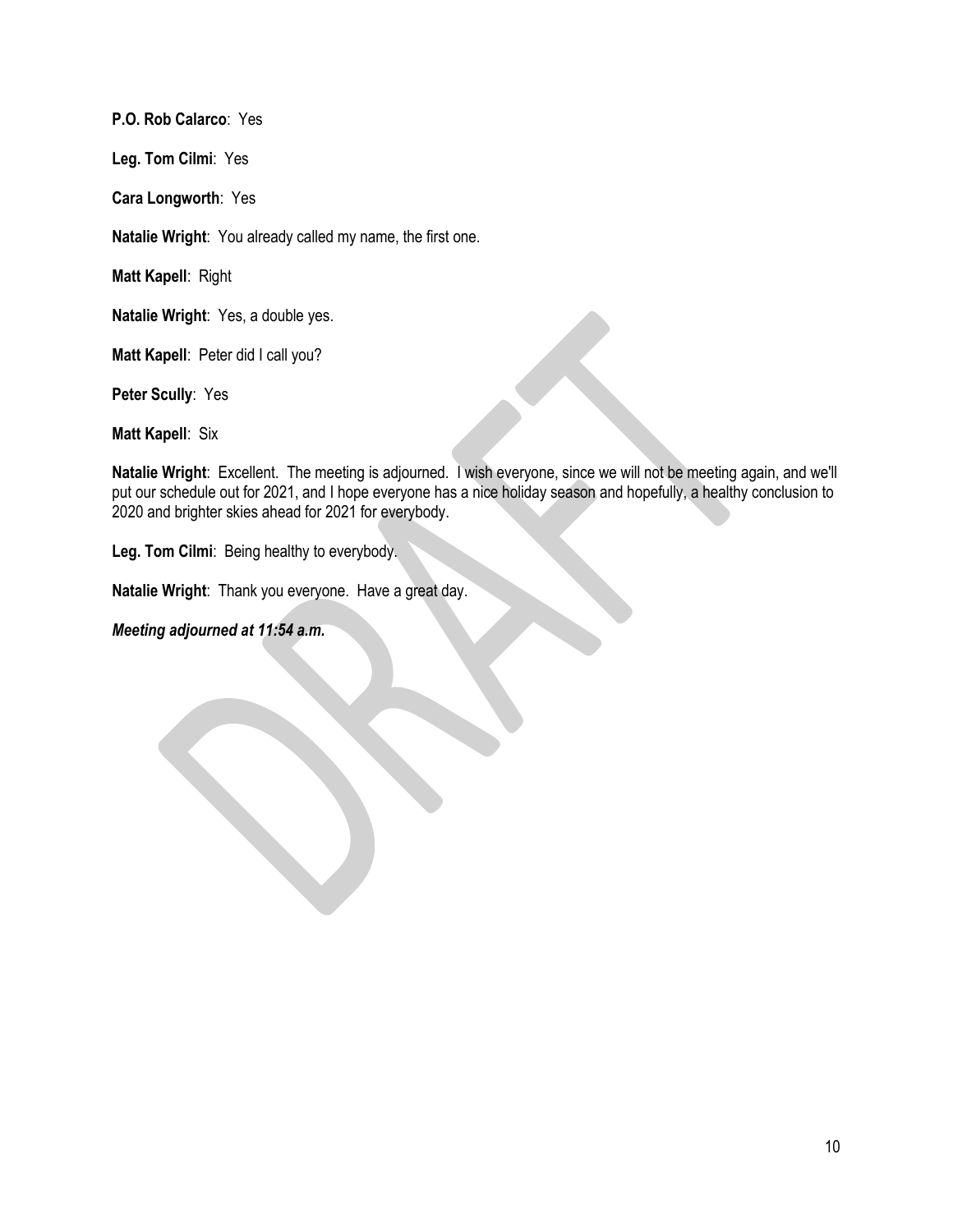**THE SUFFOLK COUNTY LANDBANK CORPORATION** H. Lee Dennison Building 100 Veterans Memorial Highway, 2<sup>nd</sup> Floor Hauppauge, NY 11788-0099



BOARD RESOLUTION # SCLBC 2021-01 LAID ON THE TABLE 2/3/2021

# **RESOLUTION SCLBC # 2021-01 AUTHORIZING THE NEGOTIATED DISPOSITION OF THE PROPERTY AT 216 WASHINGTON DRIVE, MASTIC BEACH**

**WHEREAS**, Suffolk County Landbank Corporation ("SCLBC") resolution #2015-09 authorized the acquisition of certain properties via the National Community Stabilization Trust's ("NCST") Donation and First Look Property Acquisition programs; and

**WHEREAS**, SCLBC resolution #2017-06 authorized the Executive Director to enter into a Memorandum of Understanding with the Town of Brookhaven; and

**WHEREAS**, the SCLBC purchased, via the NCST First Look Property Acquisition program, certain real property located at 216 Washington Drive, Mastic Beach for purchase price of \$0.00; and

**WHEREAS**, said real property is located within the Mastic Shirley Conservation Area and prone to flooding; and

**WHEREAS**, the Town of Brookhaven has agreed to accept the property, demolish any structures, and maintain the property as open space in perpetuity; and

**WHEREAS**, disposition of this property is within the mission of the SCLBC to efficiently facilitate the return of distressed and underutilized properties within Suffolk County to productive uses; and

**WHEREAS**, disposition of this property for open space purposes is an approved action by Enterprise Community Partners, the administrator of the New York State Attorney General's Community Revitalization Initiative for landbanks; and

**WHEREAS**, pursuant to the SCLBC's disposition policy, proper information has been provided to this Board of Directors pursuant to PAL§ 2897(7)(b); therefore be it

**RESOLVED**, that the SCLBC authorizes the Executive Director to enter into a contract with the Town of Brookhaven for the sale of 216 Washington Drive, Mastic Beach, NY for an adjusted sale amount of \$1, to be waived.

As Assistant Secretary of the SCLBC, I, Dorian Dale, do hereby certify and declare that the foregoing is full, true and correct.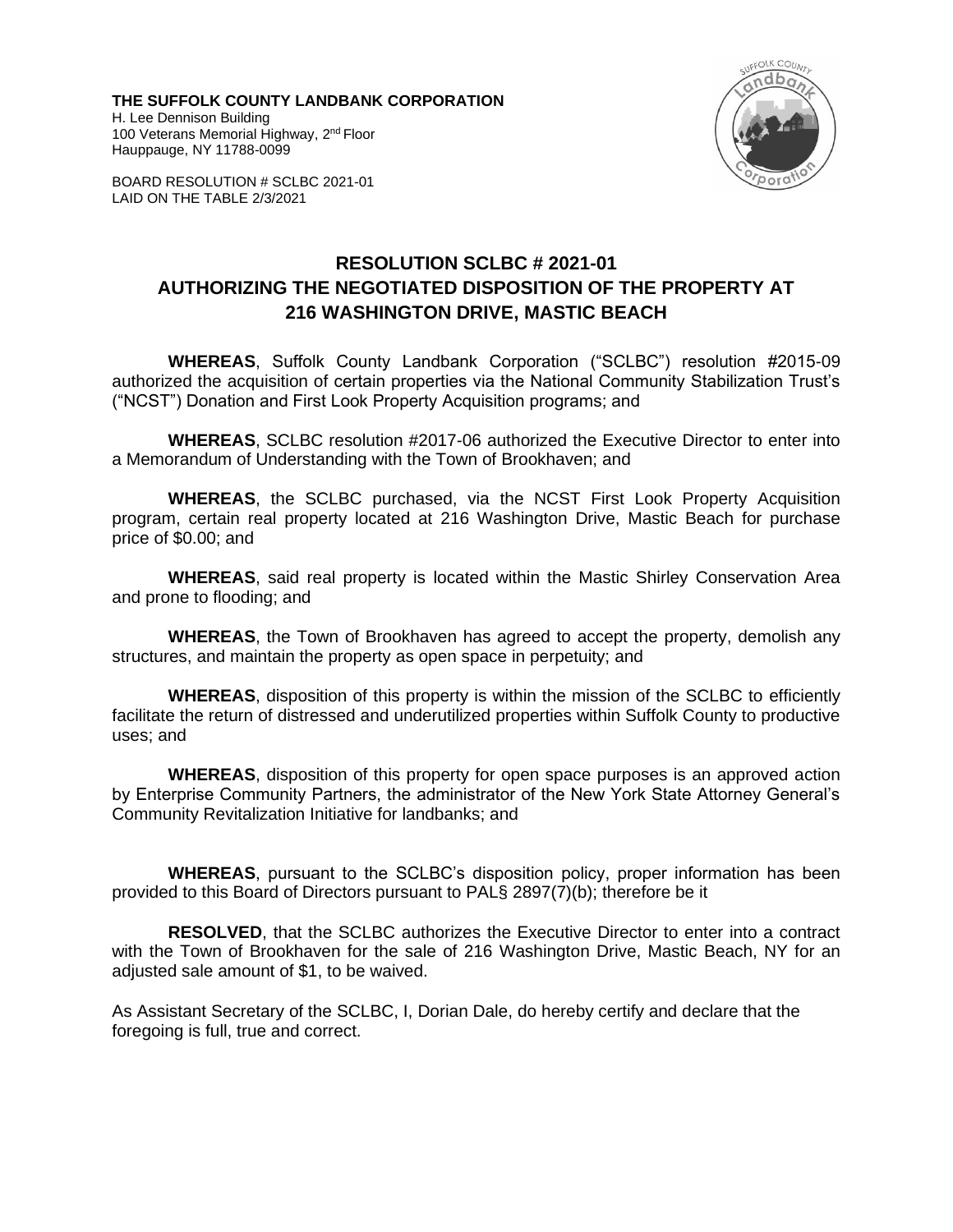**THE SUFFOLK COUNTY LANDBANK CORPORATION** H. Lee Dennison Building 100 Veterans Memorial Highway, 2<sup>nd</sup> Floor Hauppauge, NY 11788-0099



BOARD RESOLUTION # SCLBC 2021-01 LAID ON THE TABLE 2/3/2021

\_\_\_\_\_\_\_\_\_\_\_\_\_\_\_\_\_\_\_\_\_\_\_\_\_\_\_

Name: Dorian Dale Assistant Secretary, Suffolk County Landbank Corporation

February 3, 2021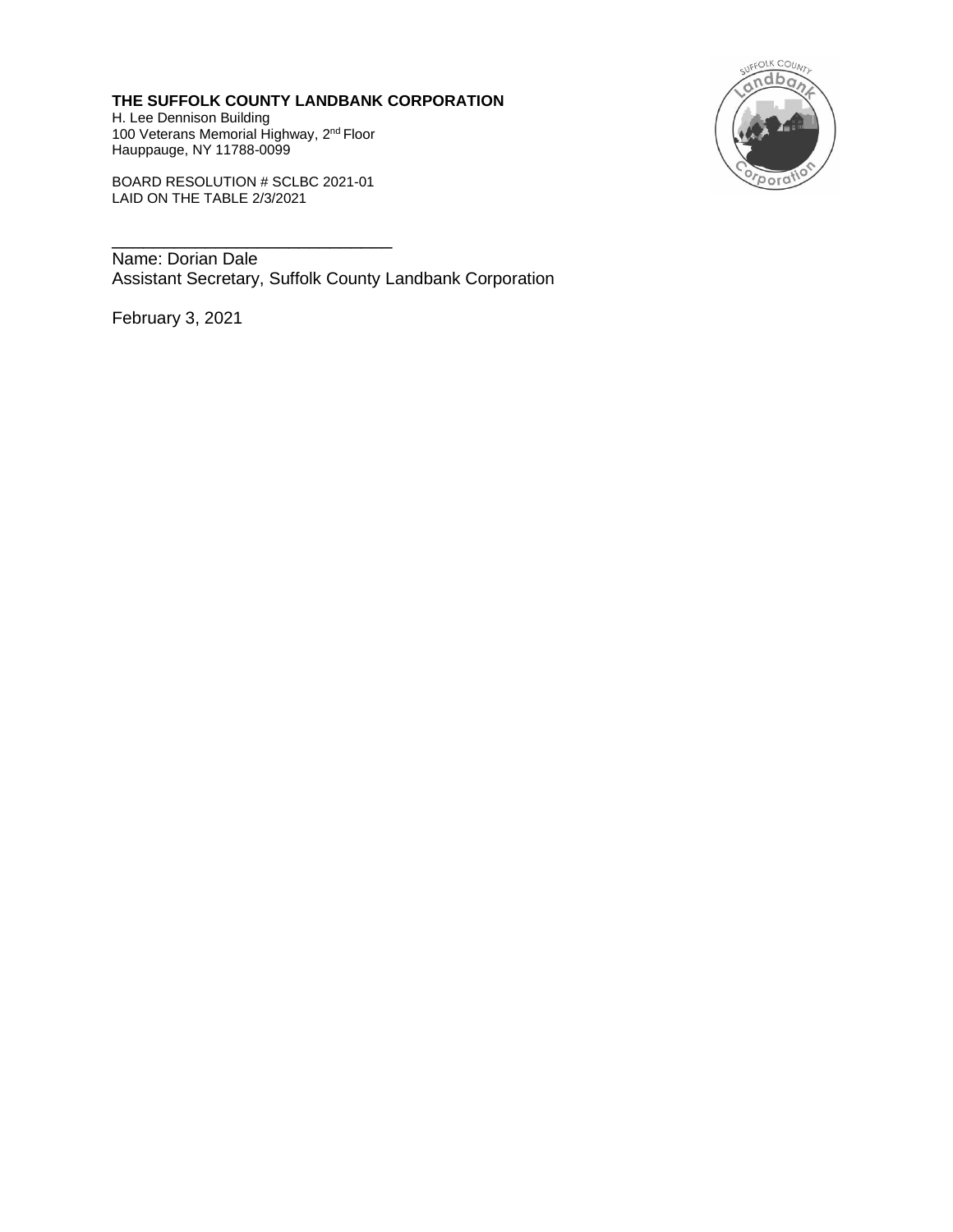#### **THE SUFFOLK COUNTY LANDBANK CORPORATION**

H. Lee Dennison Building 100 Veterans Memorial Highway, 2<sup>nd</sup> Floor Hauppauge, NY 11788-0099

BOARD RESOLUTION # SCLBC 2021-01 LAID ON THE TABLE 2/3/2021

# **Motion:**

Bellone/Scully, Dale, Calarco, Cilmi, Schaffer, Longworth

### **Second:**

Bellone/Scully, Dale, Calarco, Cilmi, Schaffer, Longworth

| <b>Board Member</b>                    | Yes | <b>No</b> | <b>Abs</b> | <b>NP</b> | R |
|----------------------------------------|-----|-----------|------------|-----------|---|
| Steven Bellone/<br><b>Peter Scully</b> |     |           |            |           |   |
| Dorian Dale                            |     |           |            |           |   |
| <b>Robert Calarco</b>                  |     |           |            |           |   |
| <b>Thomas Cilmi</b>                    |     |           |            |           |   |
| <b>Richard Schaffer</b>                |     |           |            |           |   |
| <b>Cara Longworth</b>                  |     |           |            |           |   |



# **RESOLUTION DECLARED**

\_\_ Adopted

\_\_ Not Adopted

Name: Dorian Dale, Assistant Secretary The Suffolk County Landbank Corporation

\_\_\_\_\_\_\_\_\_\_\_\_\_\_\_\_\_\_\_\_\_\_\_\_\_\_\_\_\_\_\_

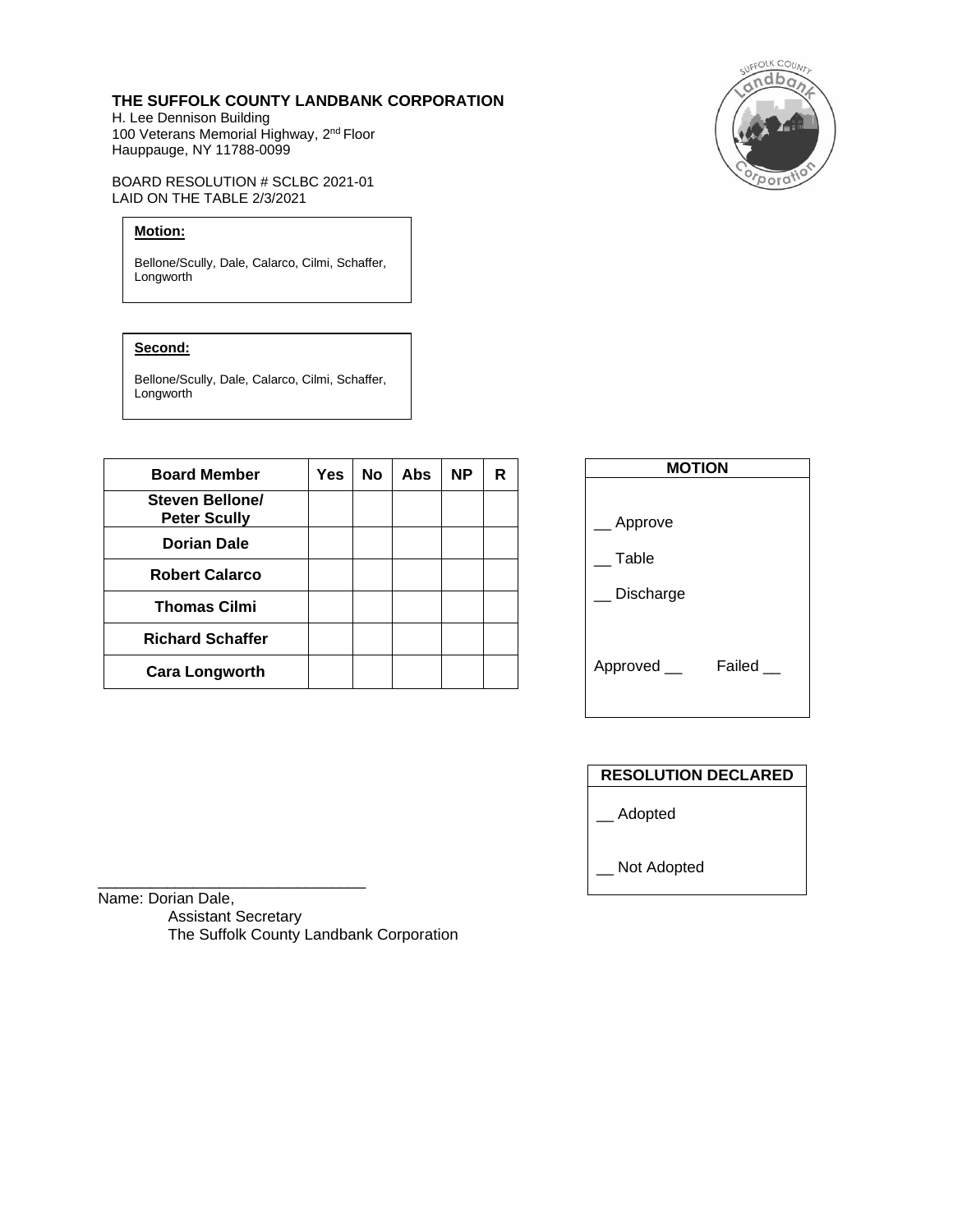**THE SUFFOLK COUNTY LANDBANK CORPORATION** H. Lee Dennison Building 100 Veterans Memorial Highway, 11<sup>th</sup> Floor Hauppauge, NY 11788-0099





# **RESOLUTION SCLBC # 2021-02 AUTHORIZING THE EXECUTIVE DIRECTOR TO NEGOTIATE AND ENTER INTO A RENT-TO-OWN PILOT PROGRAM WITH A SELECTED NON-PROFIT PARTNER AGENCY**

**WHEREAS**, the Suffolk County Landbank Corporation ("SCLBC") has received grant funding from the New York State Office of the Attorney General ("OAG") under the Community Revitalization Initiative which aims to foster the stabilization of neighborhoods across the State; and

**WHEREAS**, pursuant to and in accordance with OAG's Community Revitalization Initiative, the SCLBC established a residential rehabilitation ("Zombie Properties") pilot program to acquire and rehabilitate vacant, bank foreclosed properties, selling and/or leasing the homes to new, income qualified homeowners as affordable housing; and

**WHEREAS**, Section D of the Suffolk County Landbank Corp Real Property Disposition Policy allows for the leasing of real property; and

**WHEREAS**, SCLBC and Long Island Housing Partnerships Community Land Trust hereby desire to partner to co-develop several vacant, abandoned, tax-delinquent and tax-foreclosed properties into affordable, rent-to-own homes, beginning with 55 E. Locust St. Central Islip; now therefore be it

**RESOLVED**, the SCLBC hereby authorizes the Executive Director or her designee to negotiate and execute a co-development agreement with Long Island Housing Partnerships Community Land Trust for the development of an affordable, rent-to-own pilot program.

As Assistant Secretary of the SCLBC, I, Dorian Dale, do hereby certify and declare that the foregoing is full, true and correct.

Name: Dorian Dale Assistant Secretary, Suffolk County Landbank Corporation

\_\_\_\_\_\_\_\_\_\_\_\_\_\_\_\_\_\_\_\_\_\_\_\_\_\_\_\_\_\_\_

February 3, 2021